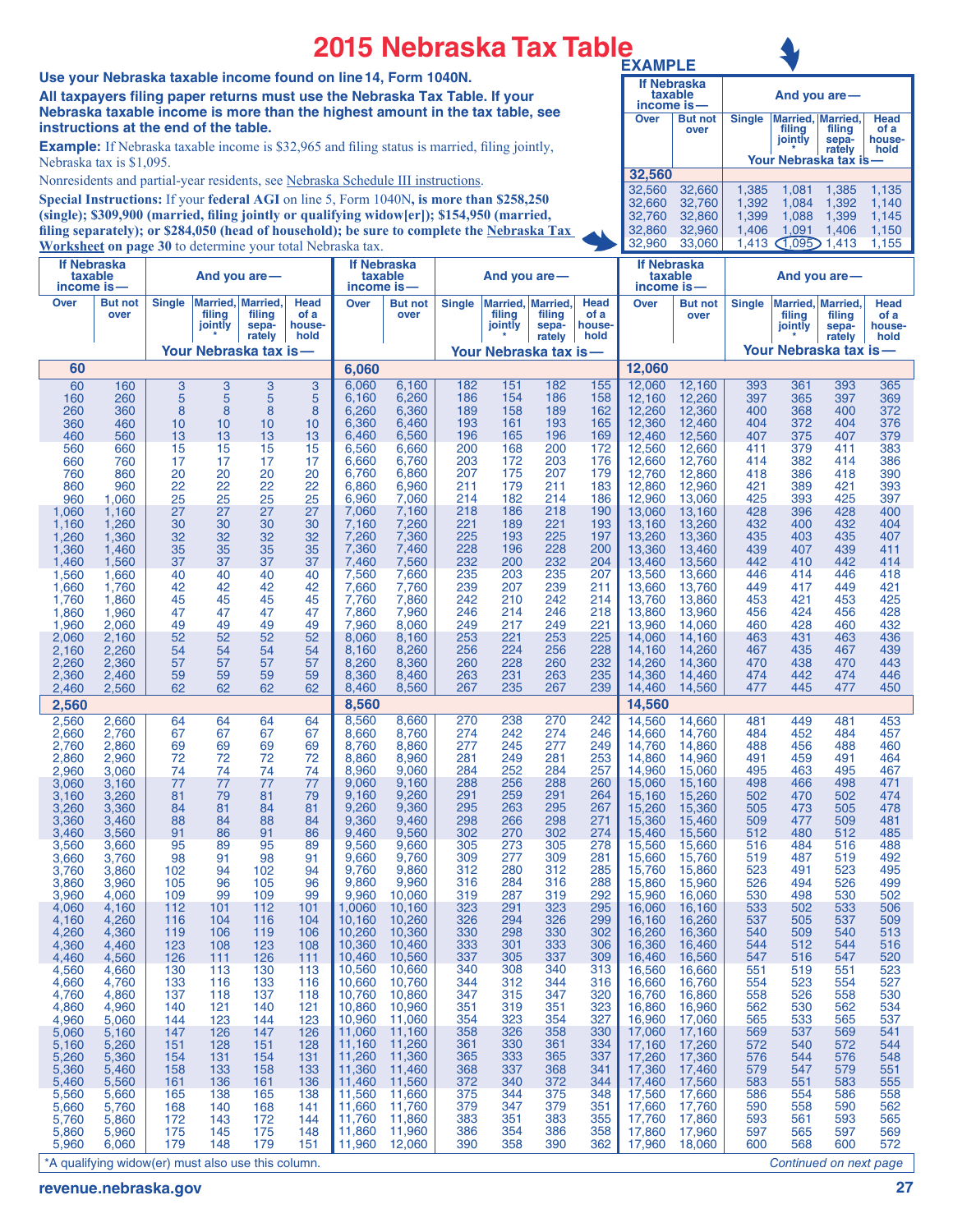# **2015 Nebraska Tax Table —continued**

| <b>If Nebraska</b><br>income is- | taxable                                                      |            | And you are -     |                                      |                        | If Nebraska<br>income is— | taxable                |                |                                        | And you are —         |                        | income is—       | If Nebraska<br>taxable |                | And you are -     |                                       |                        |
|----------------------------------|--------------------------------------------------------------|------------|-------------------|--------------------------------------|------------------------|---------------------------|------------------------|----------------|----------------------------------------|-----------------------|------------------------|------------------|------------------------|----------------|-------------------|---------------------------------------|------------------------|
| Over                             | <b>But not</b><br>over                                       | Single     | filing<br>jointly | Married, Married,<br>filing<br>sepa- | Head<br>of a<br>house- | Over                      | <b>But not</b><br>over | <b>Single</b>  | Married, Married,<br>filing<br>jointly | filing<br>sepa-       | Head<br>of a<br>house- | Over             | But not<br>over        | <b>Single</b>  | filing<br>jointly | Married, Married,<br>filing<br>sepa-  | Head<br>of a<br>house- |
|                                  |                                                              |            |                   | rately                               | hold                   |                           |                        |                |                                        | rately                | hold                   |                  |                        |                |                   | rately                                | hold                   |
| 18,060                           |                                                              |            |                   | Your Nebraska tax is—                |                        | 25,560                    |                        |                |                                        | Your Nebraska tax is- |                        | 33,060           |                        |                |                   | Your Nebraska tax is—                 |                        |
| 18,060                           | 18,160                                                       | 604        | 572               | 604                                  | 576                    | 25,560                    | 25,660                 | 977            | 835                                    | 977                   | 839                    | 33,060           | 33,160                 | 1,419          | 1,098             | 1,419                                 | 1,160                  |
| 18,160                           | 18,260                                                       | 607        | 575               | 607                                  | 579                    | 25,660                    | 25,760                 | 982            | 838                                    | 982                   | 843                    | 33,160           | 33,260                 | 1,426          | 1,102             | 1,426                                 | 1,165                  |
| 18,260<br>18,360                 | 18,360<br>18,460                                             | 611<br>616 | 579<br>582        | 611<br>616                           | 583<br>586             | 25,760<br>25,860          | 25,860<br>25,960       | 987<br>992     | 842<br>845                             | 987<br>992            | 846<br>850             | 33,260<br>33,360 | 33,360<br>33.460       | 1,433<br>1,440 | 1,105<br>1,109    | 1,433<br>1,440                        | 1,170<br>1,175         |
| 18,460<br>18,560                 | 18,560<br>18,660                                             | 621<br>626 | 586<br>589        | 621<br>626                           | 590<br>593             | 25,960<br>26.060          | 26,060<br>26,160       | 997<br>1.002   | 849<br>853                             | 997<br>1.002          | 853<br>857             | 33,460<br>33,560 | 33,560<br>33,660       | 1,447<br>1,454 | 1,112<br>1,116    | 1,447<br>1.454                        | 1,180<br>1,185         |
| 18,660                           | 18,760                                                       | 631        | 593               | 631                                  | 597                    | 26,160                    | 26,260                 | 1,007          | 856                                    | 1,007                 | 860                    | 33,660           | 33,760                 | 1,460          | 1,119             | 1,460                                 | 1,190                  |
| 18,760<br>18,860                 | 18,860<br>18,960                                             | 636<br>641 | 596<br>600        | 636<br>641                           | 600<br>604             | 26,260<br>26,360          | 26,360<br>26,460       | 1,012<br>1,017 | 860<br>863                             | 1.012<br>1.017        | 864<br>867             | 33,760<br>33,860 | 33,860<br>33,960       | 1,467<br>1,474 | 1,123<br>1,126    | 1,467<br>1,474                        | 1,195<br>1,200         |
| 18,960                           | 19,060                                                       | 646        | 603               | 646                                  | 608                    | 26,460                    | 26,560                 | 1,022          | 867                                    | 1,022                 | 871                    | 33,960           | 34,060                 | 1,481          | 1,130             | 1,481                                 | 1,205                  |
| 19,060<br>19,160                 | 19,160<br>19,260                                             | 651<br>656 | 607<br>610        | 651<br>656                           | 611<br>615             | 26,560<br>26,660          | 26,660<br>26,760       | 1,027<br>1,032 | 870<br>874                             | 1.027<br>1,032        | 874<br>878             | 34.060<br>34,160 | 34,160<br>34,260       | 1,488<br>1,495 | 1,133<br>1,137    | 1,488<br>1,495                        | 1,210<br>1,215         |
| 19,260<br>19,360                 | 19,360<br>19,460                                             | 661<br>666 | 614<br>617        | 661<br>666                           | 618<br>622             | 26,760<br>26,860          | 26,860<br>26,960       | 1,037<br>1,042 | 877<br>881                             | 1,037<br>1.042        | 881<br>885             | 34,260<br>34,360 | 34,360<br>34,460       | 1,501<br>1,508 | 1,140<br>1,144    | 1,501<br>1,508                        | 1,220<br>1,225         |
| 19.460                           | 19.560                                                       | 671        | 621               | 671                                  | 625                    | 26.960                    | 27,060                 | 1,047          | 884                                    | 1,047                 | 888                    | 34,460           | 34,560                 | 1,515          | 1,147             | 1,515                                 | 1,230                  |
| 19,560<br>19,660                 | 19,660<br>19,760                                             | 676<br>681 | 624<br>628        | 676<br>681                           | 629<br>632             | 27,060<br>27,160          | 27,160<br>27,260       | 1.052<br>1,057 | 888<br>891                             | 1.052<br>1,057        | 892<br>895             | 34.560<br>34,660 | 34,660<br>34,760       | 1,522<br>1,529 | 1,151<br>1,154    | 1,522<br>1,529                        | 1,235<br>1,240         |
| 19,760                           | 19,860                                                       | 686        | 631               | 686                                  | 636                    | 27,260                    | 27,360                 | 1,062          | 895                                    | 1,062                 | 899                    | 34,760           | 34,860                 | 1,536          | 1,158             | 1,536                                 | 1,245                  |
| 19,860<br>19,960                 | 19,960<br>20,060                                             | 691<br>696 | 635<br>638        | 691<br>696                           | 639<br>643             | 27,360<br>27,460          | 27,460<br>27.560       | 1,067<br>1,072 | 898<br>902                             | 1.067<br>1,072        | 902<br>906             | 34.860<br>34,960 | 34,960<br>35,060       | 1,543<br>1,549 | 1,161<br>1,165    | 1,543<br>1,549                        | 1,250<br>1,255         |
| 20,060<br>20.160                 | 20,160                                                       | 701<br>706 | 642<br>645        | 701<br>706                           | 646                    | 27,560                    | 27,660                 | 1,077<br>1,082 | 905<br>909                             | 1.077<br>1,082        | 909<br>913             | 35.060           | 35,160                 | 1,556          | 1,168             | 1,556                                 | 1,260                  |
| 20,260                           | 20,260<br>20,360                                             | 711        | 649               | 711                                  | 650<br>653             | 27,660<br>27.760          | 27,760<br>27,860       | 1,087          | 912                                    | 1,087                 | 916                    | 35,160<br>35,260 | 35,260<br>35,360       | 1,563<br>1,570 | 1,172<br>1,175    | 1,563<br>1,570                        | 1,265<br>1,270         |
| 20,360<br>20.460                 | 20,460<br>20,560                                             | 716<br>721 | 652<br>656        | 716<br>721                           | 657<br>660             | 27,860<br>27,960          | 27,960<br>28,060       | 1,092<br>1,097 | 916<br>919                             | 1,092<br>1,097        | 920<br>923             | 35,360<br>35,460 | 35,460<br>35,560       | 1,577<br>1,584 | 1,179<br>1,182    | 1,577<br>1,584                        | 1,275<br>1,280         |
| 20,560                           | 20,660                                                       | 726        | 659               | 726                                  | 664                    | 28.060                    | 28,160                 | 1.102          | 923                                    | 1.102                 | 927                    | 35.560           | 35,660                 | 1,590          | 1,186             | 1,590                                 | 1,285                  |
| 20,660<br>20,760                 | 20,760<br>20,860                                             | 731<br>736 | 663<br>666        | 731<br>736                           | 667<br>671             | 28,160<br>28,260          | 28,260<br>28,360       | 1,107<br>1,112 | 926<br>930                             | 1,107<br>1,112        | 930<br>934             | 35,660<br>35,760 | 35,760<br>35,860       | 1,597<br>1,604 | 1,189<br>1,193    | 1,597<br>1,604                        | 1,290<br>1,295         |
| 20,860                           | 20,960                                                       | 741        | 670               | 741                                  | 674                    | 28,360                    | 28,460                 | 1.117          | 933                                    | 1.117                 | 937                    | 35,860           | 35,960                 | 1,611          | 1,196             | 1,611                                 | 1,300                  |
| 20,960<br>21,060                 | 21,060<br>21,160                                             | 746<br>751 | 674<br>677        | 746<br>751                           | 678<br>681             | 28,460<br>28,560          | 28,560<br>28,660       | 1,122<br>1,127 | 937<br>940                             | 1,122<br>1.127        | 941<br>944             | 35,960<br>36.060 | 36,060<br>36,160       | 1,618<br>1,625 | 1,200<br>1,204    | 1,618<br>1,625                        | 1,305<br>1,310         |
| 21,160<br>21,260                 | 21,260<br>21,360                                             | 756<br>761 | 681<br>684        | 756<br>761                           | 685<br>688             | 28,660<br>28,760          | 28,760<br>28,860       | 1,132<br>1,137 | 944<br>947                             | 1,132<br>1,137        | 948<br>951             | 36,160<br>36,260 | 36,260<br>36,360       | 1,631<br>1,638 | 1,207<br>1,211    | 1,631<br>1,638                        | 1,315<br>1,320         |
| 21,360                           | 21,460                                                       | 766        | 688               | 766                                  | 692                    | 28,860                    | 28,960                 | 1,142          | 951                                    | 1,142                 | 955                    | 36,360           | 36,460                 | 1,645          | 1,214             | 1,645                                 | 1,325                  |
| 21,460                           |                                                              |            |                   |                                      |                        | 28,960                    |                        |                |                                        |                       |                        | 36,460           |                        |                |                   |                                       |                        |
| 21,460<br>21,560                 | 21,560<br>21,660                                             | 771<br>776 | 691<br>695        | 771<br>776                           | 695<br>699             | 28,960<br>29,060          | 29,060<br>29,160       | 1,147<br>1,152 | 954<br>958                             | 1,147<br>1,152        | 959<br>962             | 36,460<br>36,560 | 36,560<br>36,660       | 1,652<br>1,659 | 1,218<br>1,222    | 1,652<br>1,659                        | 1,331<br>1,336         |
| 21,660<br>21,760                 | 21,760<br>21,860                                             | 781<br>786 | 698<br>702        | 781<br>786                           | 702<br>706             | 29,160<br>29,260          | 29,260<br>29,360       | 1,157<br>1,162 | 961<br>965                             | 1,157<br>1,162        | 966<br>970             | 36.660<br>36,760 | 36.760<br>36,860       | 1,666<br>1,672 | 1,227<br>1,232    | 1,666<br>1,672                        | 1,341<br>1,346         |
| 21,860                           | 21,960                                                       | 791        | 705               | 791                                  | 709                    | 29,360                    | 29,460                 | 1,167          | 968                                    | 1,167                 | 975                    | 36,860           | 36,960                 | 1,679          | 1,237             | 1,679                                 | 1,351                  |
| 21,960<br>22,060                 | 22,060<br>22,160                                             | 796<br>801 | 709<br>712        | 796<br>801                           | 713<br>716             | 29,460<br>29,560          | 29,560<br>29,660       | 1,173<br>1,180 | 972<br>975                             | 1,173<br>1,180        | 980<br>985             | 36,960<br>37.060 | 37,060<br>37,160       | 1,686<br>1,693 | 1,242<br>1,247    | 1,686<br>1,693                        | 1,356<br>1,361         |
| 22,160                           | 22,260                                                       | 806        | 716               | 806                                  | 720                    | 29.660                    | 29,760                 | 1,187          | 979                                    | 1,187                 | 990                    | 37,160           | 37,260                 | 1,700          | 1,252             | 1,700                                 | 1,366                  |
| 22.260<br>22,360                 | 22,360<br>22,460                                             | 812<br>817 | 719<br>723        | 812<br>817                           | 723<br>727             | 29,760<br>29,860          | 29.860<br>29,960       | 1,194<br>1,201 | 982<br>986                             | 1,194<br>1,201        | 995<br>1,000           | 37,260<br>37,360 | 37.360<br>37,460       | 1,707<br>1,714 | 1,257<br>1,262    | 1,707<br>1,714                        | 1,371<br>1,376         |
| 22,460<br>22,560                 | 22,560<br>22,660                                             | 822<br>827 | 726<br>730        | 822<br>827                           | 730<br>734             | 29,960<br>30,060          | 30,060<br>30,160       | 1,207<br>1,214 | 989<br>993                             | 1,207<br>1,214        | 1,005<br>1,010         | 37,460<br>37,560 | 37,560<br>37,660       | 1,720<br>1,727 | 1,267<br>1,272    | 1,720<br>1,727                        | 1,381<br>1,386         |
| 22,660                           | 22,760                                                       | 832        | 733               | 832                                  | 737                    | 30,160                    | 30,260                 | 1,221          | 996                                    | 1,221                 | 1,015                  | 37,660           | 37,760                 | 1,734          | 1,277             | 1,734                                 | 1,391                  |
| 22,760<br>22,860                 | 22,860<br>22,960                                             | 837<br>842 | 737<br>740        | 837<br>842                           | 741<br>744             | 30,260<br>30,360          | 30,360<br>30,460       | 1,228<br>1,235 | 1,000<br>1,003                         | 1,228<br>1,235        | 1,020<br>1,025         | 37,760<br>37,860 | 37,860<br>37,960       | 1,741<br>1,748 | 1,282<br>1,287    | 1,741<br>1,748                        | 1,396<br>1,401         |
| 22,960                           | 23,060                                                       | 847        | 744               | 847                                  | 748                    | 30,460                    | 30,560                 | 1,242          | 1,007                                  | 1,242                 | 1,030                  | 37,960           | 38,060                 | 1,755          | 1,292             | 1,755                                 | 1,406                  |
| 23,060<br>23,160                 | 23,160<br>23,260                                             | 852<br>857 | 747<br>751        | 852<br>857                           | 751<br>755             | 30,560<br>30,660          | 30,660<br>30,760       | 1,248<br>1,255 | 1,010<br>1,014                         | 1,248<br>1,255        | 1,035<br>1,040         | 38,060<br>38,160 | 38,160<br>38,260       | 1,761<br>1,768 | 1,297<br>1,302    | 1,761<br>1,768                        | 1,411<br>1,416         |
| 23,260<br>23,360                 | 23,360<br>23,460                                             | 862<br>867 | 754<br>758        | 862<br>867                           | 758<br>762             | 30,760<br>30,860          | 30,860<br>30,960       | 1,262<br>1,269 | 1,017<br>1,021                         | 1,262<br>1,269        | 1,045<br>1,050         | 38,260<br>38,360 | 38,360<br>38,460       | 1,775<br>1,782 | 1,307<br>1,312    | 1,775<br>1,782                        | 1,421<br>1,426         |
| 23,460                           | 23,560                                                       | 872        | 761               | 872                                  | 765                    | 30,960                    | 31,060                 | 1,276          | 1,025                                  | 1,276                 | 1,055                  | 38,460           | 38,560                 | 1,789          | 1,317             | 1,789                                 | 1,431                  |
| 23,560<br>23,660                 | 23,660<br>23,760                                             | 877<br>882 | 765<br>768        | 877<br>882                           | 769<br>772             | 31,060<br>31,160          | 31,160<br>31,260       | 1,283<br>1,289 | 1,028<br>1,032                         | 1,283<br>1,289        | 1,060<br>1,065         | 38,560<br>38,660 | 38,660<br>38,760       | 1,796<br>1,802 | 1,322<br>1,327    | 1,796<br>1,802                        | 1,436<br>1,441         |
| 23,760                           | 23,860                                                       | 887        | 772               | 887                                  | 776                    | 31,260                    | 31,360                 | 1,296          | 1,035                                  | 1,296                 | 1,070                  | 38,760           | 38,860                 | 1,809          | 1,332             | 1,809                                 | 1,446                  |
| 23,860<br>23,960                 | 23,960<br>24,060                                             | 892<br>897 | 775<br>779        | 892<br>897                           | 779<br>783             | 31,360<br>31,460          | 31,460<br>31,560       | 1,303<br>1,310 | 1,039<br>1,042                         | 1,303<br>1,310        | 1,075<br>1,080         | 38,860<br>38,960 | 38,960<br>39,060       | 1,816<br>1,823 | 1,337<br>1,342    | 1,816<br>1,823                        | 1,451<br>1,456         |
| 24,060<br>24,160                 | 24,160<br>24,260                                             | 902<br>907 | 782<br>786        | 902<br>907                           | 787<br>790             | 31,560<br>31,660          | 31,660<br>31,760       | 1,317<br>1,324 | 1,046<br>1,049                         | 1,317<br>1,324        | 1,085<br>1,090         | 39,060<br>39,160 | 39,160<br>39,260       | 1,830<br>1,837 | 1,347<br>1,352    | 1,830<br>1,837                        | 1,461<br>1,466         |
| 24,260                           | 24,360                                                       | 912        | 789               | 912                                  | 794                    | 31,760                    | 31,860                 | 1,330          | 1,053                                  | 1,330                 | 1,095                  | 39,260           | 39,360                 | 1,843          | 1,357             | 1,843                                 | 1,471                  |
| 24,360<br>24,460                 | 24,460<br>24,560                                             | 917<br>922 | 793<br>796        | 917<br>922                           | 797<br>801             | 31,860<br>31,960          | 31,960<br>32,060       | 1,337<br>1,344 | 1,056<br>1,060                         | 1,337<br>1,344        | 1,100<br>1,105         | 39,360<br>39,460 | 39,460<br>39,560       | 1,850<br>1,857 | 1,362<br>1,367    | 1,850<br>1,857                        | 1,476<br>1,481         |
| 24,560                           | 24,660                                                       | 927        | 800               | 927                                  | 804                    | 32,060                    | 32,160                 | 1,351          | 1,063                                  | 1,351                 | 1,110                  | 39,560           | 39,660                 | 1,864          | 1,372             | 1,864                                 | 1,486                  |
| 24,660<br>24,760                 | 24,760<br>24,860                                             | 932<br>937 | 803<br>807        | 932<br>937                           | 808<br>811             | 32,160<br>32,260          | 32,260<br>32,360       | 1,358<br>1,365 | 1,067<br>1,070                         | 1,358<br>1,365        | 1,115<br>1,120         | 39,660<br>39,760 | 39,760<br>39,860       | 1,871<br>1,878 | 1,377<br>1,382    | 1,871<br>1,878                        | 1,491<br>1,496         |
| 24,860<br>24,960                 | 24,960<br>25,060                                             | 942<br>947 | 810<br>814        | 942<br>947                           | 815<br>818             | 32,360<br>32,460          | 32,460<br>32,560       | 1,372<br>1,378 | 1,074<br>1,077                         | 1,372<br>1,378        | 1,125<br>1,130         | 39,860<br>39,960 | 39,960<br>40,060       | 1,885<br>1,891 | 1,387<br>1,392    | 1,885<br>1,891                        | 1,501<br>1,506         |
| 25,060                           | 25,160                                                       | 952        | 817               | 952                                  | 822                    | 32,560                    | 32,660                 | 1,385          | 1,081                                  | 1,385                 | 1,135                  | 40,060           | 40,160                 | 1,898          | 1,397             | 1,898                                 | 1,511                  |
| 25,160<br>25,260                 | 25,260<br>25,360                                             | 957<br>962 | 821<br>824        | 957<br>962                           | 825<br>829             | 32,660<br>32,760          | 32,760<br>32,860       | 1,392<br>1,399 | 1,084<br>1,088                         | 1,392<br>1,399        | 1,140<br>1,145         | 40,160<br>40,260 | 40,260<br>40,360       | 1,905<br>1,912 | 1,402             | 1,905<br>1,407 1,912                  | 1,516<br>1,521         |
| 25,360                           | 25,460                                                       | 967        | 828               | 967                                  | 832                    | 32,860                    | 32,960                 | 1,406          | 1,091                                  | 1,406                 | 1,150                  | 40,360           | 40,460                 | 1,919          | 1,412             | 1,919                                 | 1,526                  |
| 25,460                           | 25,560<br>*A qualifying widow(er) must also use this column. | 972        | 831               | 972                                  | 836                    | 32,960                    | 33,060                 | 1,413          | 1,095                                  | 1,413                 | 1,155                  | 40,460           | 40,560                 | 1,926          |                   | 1,417 1,926<br>Continued on next page | 1,531                  |

**28 revenue.nebraska.gov**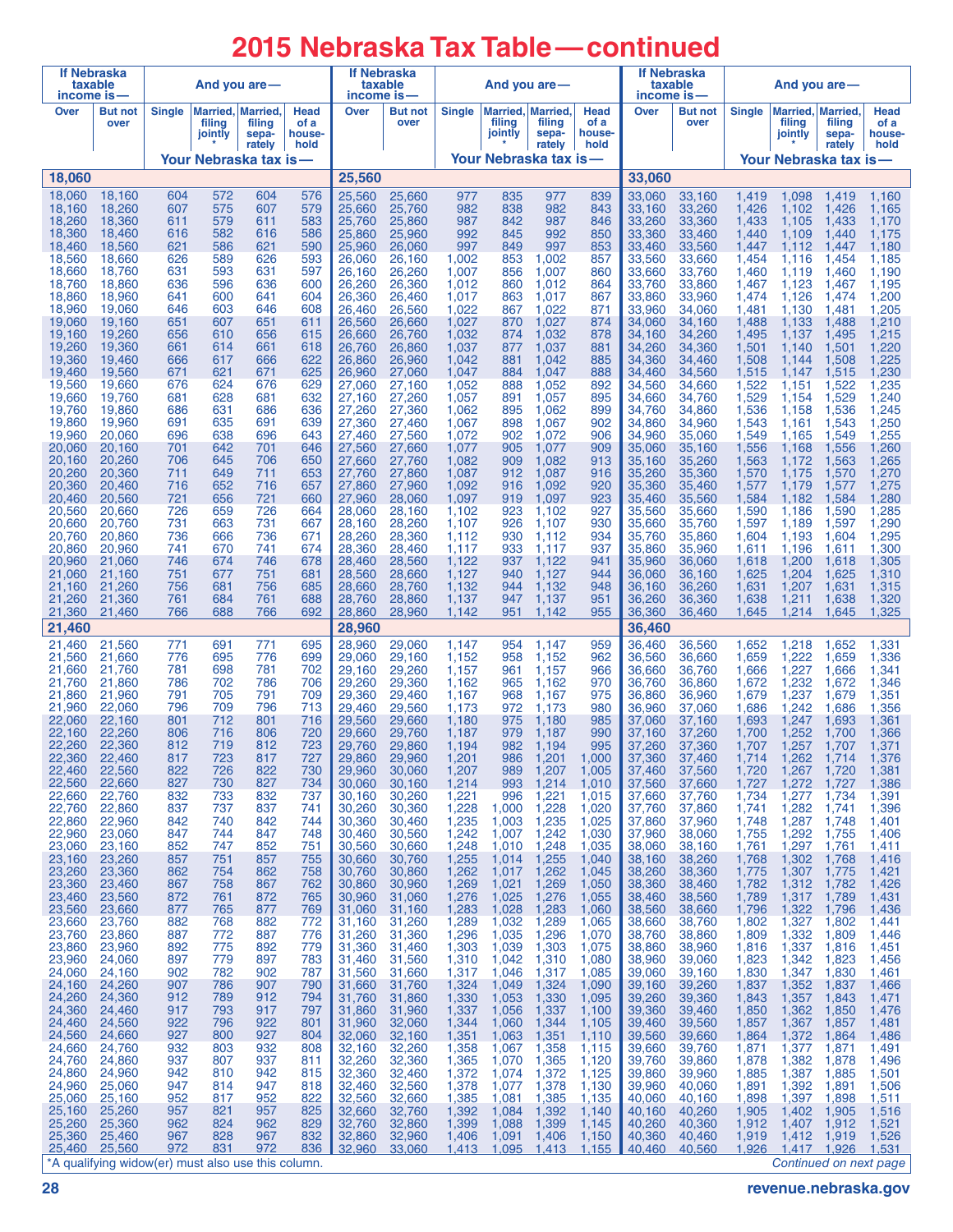# **2015 Nebraska Tax Table—continued**

| income is                                          | If Nebraska<br>taxable |                |                   | And you are-                                |                        | <b>If Nebraska</b><br>taxable<br>income is |                        |                | And you are $-$               |                             |                        | <b>If Nebraska</b><br>taxable<br>income is- |                  |                | And you are $-$   |                                      |                        |
|----------------------------------------------------|------------------------|----------------|-------------------|---------------------------------------------|------------------------|--------------------------------------------|------------------------|----------------|-------------------------------|-----------------------------|------------------------|---------------------------------------------|------------------|----------------|-------------------|--------------------------------------|------------------------|
| Over                                               | <b>But not</b><br>over | <b>Single</b>  | filing<br>jointly | <b>Married, Married,</b><br>filing<br>sepa- | Head<br>of a<br>house- | Over                                       | <b>But not</b><br>over | <b>Single</b>  | Married,<br>filing<br>jointly | Married.<br>filing<br>sepa- | Head<br>of a<br>house- | Over                                        | But not<br>over  | <b>Single</b>  | filing<br>jointly | Married, Married,<br>filing<br>sepa- | Head<br>of a<br>house- |
|                                                    |                        |                |                   | rately<br>Your Nebraska tax is              | hold                   |                                            |                        |                | Your Nebraska tax is          | rately                      | hold                   |                                             |                  |                |                   | rately<br>Your Nebraska tax is       | hold                   |
| 40,560                                             |                        |                |                   |                                             |                        | 46,760                                     |                        |                |                               |                             |                        | 52,960                                      |                  |                |                   |                                      |                        |
| 40,560                                             | 40,660                 | 1,932          | 1,422             | 1,932                                       | 1,536                  | 46,760                                     | 46,860                 | 2,356          | 1,733                         | 2,356                       | 1,904                  | 52,960                                      | 53,060           | 2,781          | 2,043             | 2,781                                | 2,328                  |
| 40,660<br>40,760                                   | 40,760<br>40,860       | 1,939<br>1,946 | 1,427<br>1,432    | 1,939<br>1,946                              | 1,541<br>1,546         | 46,860<br>46,960                           | 46,960<br>47,060       | 2,363<br>2,370 | 1,738<br>1,743                | 2,363<br>2,370              | 1,911<br>1,917         | 53,060<br>53,160                            | 53,160<br>53,260 | 2,787<br>2,794 | 2,048<br>2,053    | 2,787<br>2,794                       | 2,335<br>2,342         |
| 40,860                                             | 40,960                 | 1,953          | 1,437             | 1,953                                       | 1,551                  | 47,060                                     | 47,160                 | 2,377          | 1,748                         | 2,377                       | 1,924                  | 53,260                                      | 53,360           | 2,801          | 2,058             | 2,801                                | 2,348                  |
| 40,960<br>41,060                                   | 41,060<br>41,160       | 1,960<br>1,967 | 1,442<br>1,447    | 1,960<br>1,967                              | 1,556<br>1,561         | 47,160<br>47,260                           | 47,260<br>47,360       | 2,384<br>2,391 | 1,753<br>1,758                | 2,384<br>2,391              | 1,931<br>1,938         | 53,360<br>53,460                            | 53,460<br>53,560 | 2,808<br>2,815 | 2,063<br>2,068    | 2,808<br>2,815                       | 2,355<br>2,362         |
| 41,160                                             | 41,260                 | 1,973          | 1,452             | 1,973                                       | 1,566                  | 47,360                                     | 47,460                 | 2,398          | 1,763                         | 2.398                       | 1,945                  | 53,560                                      | 53,660           | 2,822          | 2,073             | 2,822                                | 2,369                  |
| 41,260<br>41,360                                   | 41,360<br>41,460       | 1,980<br>1,987 | 1,457<br>1,462    | 1,980<br>1,987                              | 1,571<br>1,576         | 47,460<br>47,560                           | 47,560<br>47,660       | 2,404<br>2,411 | 1,768<br>1,773                | 2,404<br>2,411              | 1,952<br>1,959         | 53,660<br>53,760                            | 53,760<br>53,860 | 2,828<br>2,835 | 2,078<br>2,083    | 2,828<br>2,835                       | 2,376<br>2,383         |
| 41,460                                             | 41,560                 | 1,994          | 1,467             | 1,994                                       | 1,581                  | 47,660                                     | 47,760                 | 2,418          | 1,778                         | 2,418                       | 1,965                  | 53,860                                      | 53,960           | 2,842          | 2,088             | 2,842                                | 2,389                  |
| 41,560<br>41,660                                   | 41,660<br>41,760       | 2,001<br>2.008 | 1,472<br>1,477    | 2,001<br>2,008                              | 1,586<br>1,591         | 47.760<br>47,860                           | 47,860<br>47,960       | 2,425<br>2,432 | 1,783<br>1,788                | 2,425<br>2,432              | 1,972<br>1,979         | 53,960<br>54,060                            | 54,060<br>54,160 | 2,849<br>2,856 | 2,093<br>2,098    | 2,849<br>2,856                       | 2,396<br>2,403         |
| 41,760                                             | 41,860                 | 2,014          | 1,482             | 2,014                                       | 1,596                  | 47,960                                     | 48,060                 | 2,439          | 1,793                         | 2,439                       | 1,986                  | 54,160                                      | 54,260           | 2,863          | 2,103             | 2,863                                | 2,410                  |
| 41,860<br>41,960                                   | 41,960<br>42,060       | 2,021<br>2,028 | 1,487<br>1,492    | 2,021<br>2,028                              | 1,601<br>1,606         | 48,060<br>48,160                           | 48,160<br>48,260       | 2,445<br>2,452 | 1,798<br>1,803                | 2,445<br>2,452              | 1,993<br>2,000         | 54,260<br>54,360                            | 54,360<br>54,460 | 2,869<br>2,876 | 2,108<br>2.113    | 2,869<br>2,876                       | 2,417<br>2,424         |
| 42,060                                             | 42,160                 | 2,035          | 1,497             | 2,035                                       | 1,611                  | 48,260                                     | 48,360                 | 2,459          | 1,808                         | 2,459                       | 2,006                  | 54,460                                      | 54,560           | 2,883          | 2,118             | 2,883                                | 2,430                  |
| 42,160<br>42,260                                   | 42,260<br>42,360       | 2,042<br>2.049 | 1,502<br>1,507    | 2,042<br>2,049                              | 1,616<br>1,621         | 48,360<br>48,460                           | 48,460<br>48,560       | 2,466<br>2,473 | 1,813<br>1,818                | 2,466<br>2,473              | 2,013<br>2,020         | 54,560<br>54,660                            | 54,660<br>54,760 | 2,890<br>2,897 | 2,123<br>2,128    | 2,890<br>2,897                       | 2,437<br>2,444         |
| 42,360                                             | 42,460                 | 2,056          | 1,512             | 2,056                                       | 1,626                  | 48,560                                     | 48,660                 | 2,480          | 1,823                         | 2,480                       | 2,027                  | 54,760                                      | 54,860           | 2,904          | 2,133             | 2,904                                | 2,451                  |
| 42,460<br>42,560                                   | 42.560<br>42,660       | 2,062<br>2,069 | 1,517<br>1,522    | 2,062<br>2,069                              | 1,631<br>1,636         | 48,660<br>48,760                           | 48,760<br>48,860       | 2,486<br>2,493 | 1,828<br>1,833                | 2,486<br>2,493              | 2,034<br>2,041         | 54,860<br>54,960                            | 54,960<br>55,060 | 2,911<br>2,917 | 2.138<br>2,144    | 2,911<br>2,917                       | 2,458<br>2,465         |
| 42,660                                             | 42,760                 | 2,076          | 1,527             | 2,076                                       | 1,641                  | 48,860                                     | 48,960                 | 2,500          | 1,838                         | 2,500                       | 2,047                  | 55,060                                      | 55.160           | 2,924          | 2,149             | 2,924                                | 2,472                  |
| 42,760<br>42,860                                   | 42,860<br>42,960       | 2,083<br>2,090 | 1,532<br>1,537    | 2,083<br>2,090                              | 1,646<br>1,651         | 48,960<br>49,060                           | 49,060<br>49.160       | 2,507<br>2,514 | 1,843<br>1,848                | 2,507<br>2,514              | 2,054<br>2,061         | 55,160<br>55,260                            | 55,260<br>55,360 | 2,931<br>2,938 | 2,154<br>2,159    | 2,931<br>2,938                       | 2,478<br>2,485         |
| 42,960                                             | 43,060                 | 2,097          | 1,542             | 2,097                                       | 1,656                  | 49,160                                     | 49,260                 | 2,521          | 1,853                         | 2,521                       | 2,068                  | 55,360                                      | 55,460           | 2,945          | 2,164             | 2,945                                | 2,492                  |
| 43,060                                             |                        |                |                   |                                             |                        | 49,260                                     |                        |                |                               |                             |                        | 55,460                                      |                  |                |                   |                                      |                        |
| 43,060<br>43,160                                   | 43,160<br>43,260       | 2,103<br>2,110 | 1,547<br>1,552    | 2,103<br>2,110                              | 1,661<br>1,666         | 49,260<br>49,360                           | 49,360<br>49,460       | 2,527<br>2,534 | 1,858<br>1,863                | 2,527<br>2,534              | 2,075<br>2,082         | 55,460<br>55,560                            | 55,560<br>55,660 | 2,952<br>2,958 | 2,169<br>2,174    | 2,952<br>2,958                       | 2,499<br>2,506         |
| 43,260                                             | 43,360                 | 2,117          | 1,557             | 2,117                                       | 1,671                  | 49,460                                     | 49,560                 | 2,541          | 1,868                         | 2,541                       | 2,088                  | 55,660                                      | 55,760           | 2,965          | 2,179             | 2,965                                | 2,513                  |
| 43,360<br>43,460                                   | 43,460<br>43,560       | 2,124<br>2,131 | 1,562<br>1,567    | 2,124<br>2,131                              | 1,676<br>1,681         | 49,560<br>49,660                           | 49,660<br>49,760       | 2,548<br>2,555 | 1,873<br>1,878                | 2,548<br>2,555              | 2,095<br>2,102         | 55,760<br>55,860                            | 55,860<br>55,960 | 2,972<br>2,979 | 2,184<br>2,189    | 2,972<br>2,979                       | 2,519<br>2,526         |
| 43,560                                             | 43,660                 | 2,138          | 1,572             | 2,138                                       | 1,686                  | 49,760                                     | 49,860                 | 2,562          | 1,883                         | 2,562                       | 2,109                  | 55,960                                      | 56,060           | 2,986          | 2,194             | 2,986                                | 2,533                  |
| 43,660<br>43,760                                   | 43,760<br>43,860       | 2,144<br>2,151 | 1,577<br>1,582    | 2,144<br>2,151                              | 1,692<br>1,699         | 49,860<br>49,960                           | 49,960<br>50,060       | 2,569<br>2,575 | 1,888<br>1,893                | 2,569<br>2,575              | 2,116<br>2,123         | 56,060<br>56,160                            | 56,160<br>56,260 | 2,993<br>2,999 | 2,199<br>2,204    | 2,993<br>2,999                       | 2,540<br>2,547         |
| 43,860<br>43,960                                   | 43,960                 | 2,158<br>2,165 | 1,587<br>1,592    | 2,158<br>2,165                              | 1,705                  | 50,060<br>50,160                           | 50,160<br>50,260       | 2,582<br>2,589 | 1,898<br>1,903                | 2,582<br>2,589              | 2,130<br>2,136         | 56,260                                      | 56,360           | 3,006          | 2,209             | 3,006                                | 2,554                  |
| 44,060                                             | 44,060<br>44,160       | 2,172          | 1,597             | 2,172                                       | 1,712<br>1,719         | 50,260                                     | 50,360                 | 2,596          | 1,908                         | 2,596                       | 2,143                  | 56,360<br>56,460                            | 56,460<br>56,560 | 3,013<br>3,020 | 2,214<br>2,219    | 3,013<br>3,020                       | 2,560<br>2,567         |
| 44,160<br>44,260                                   | 44,260<br>44,360       | 2,179<br>2,185 | 1,602<br>1,607    | 2,179<br>2.185                              | 1,726<br>1,733         | 50,360<br>50,460                           | 50,460<br>50,560       | 2,603<br>2,610 | 1,913<br>1,918                | 2,603<br>2,610              | 2,150<br>2,157         | 56,560<br>56,660                            | 56,660<br>56.760 | 3,027<br>3,034 | 2,224<br>2,229    | 3,027<br>3,034                       | 2,574<br>2,581         |
| 44,360                                             | 44,460                 | 2,192          | 1,612             | 2,192                                       | 1,740                  | 50,560                                     | 50,660                 | 2,616          | 1,923                         | 2,616                       | 2,164                  | 56,760                                      | 56,860           | 3,040          | 2,234             | 3,040                                | 2,588                  |
| 44,460<br>44,560                                   | 44,560<br>44,660       | 2,199<br>2,206 | 1,617<br>1.622    | 2,199<br>2,206                              | 1,746<br>1,753         | 50,660<br>50,760                           | 50,760<br>50,860       | 2,623<br>2,630 | 1,928<br>1,933                | 2,623<br>2,630              | 2,171<br>2,177         | 56,860<br>56,960                            | 56,960<br>57,060 | 3,047<br>3,054 | 2,239<br>2,244    | 3,047<br>3,054                       | 2,595<br>2,601         |
| 44,660                                             | 44,760                 | 2,213          | 1,627             | 2,213                                       | 1,760                  | 50.860                                     | 50,960                 | 2,637          | 1,938                         | 2,637                       | 2,184                  | 57,060                                      | 57.160           | 3,061          | 2,249             | 3,061                                | 2,608                  |
| 44.760<br>44,860                                   | 44,860<br>44,960       | 2,220<br>2,227 | 1,632<br>1,637    | 2,220<br>2,227                              | 1,767<br>1,774         | 50,960<br>51,060                           | 51,060<br>51,160       | 2,644<br>2,651 | 1,943<br>1,948                | 2,644<br>2,651              | 2,191<br>2,198         | 57,160<br>57,260                            | 57.260<br>57,360 | 3,068<br>3,075 | 2,254<br>2,259    | 3,068<br>3,075                       | 2,615<br>2,622         |
| 44,960                                             | 45,060                 | 2,233          | 1,643             | 2,233                                       | 1,781                  | 51,160                                     | 51,260                 | 2,657          | 1,953                         | 2,657                       | 2,205                  | 57,360                                      | 57,460           | 3,082          | 2,264             | 3,082                                | 2,629                  |
| 45,060<br>45,160                                   | 45,160<br>45,260       | 2,240<br>2,247 | 1,648<br>1,653    | 2,240<br>2,247                              | 1,788<br>1,794         | 51,260<br>51,360                           | 51,360<br>51,460       | 2,664<br>2,671 | 1,958<br>1,963                | 2,664<br>2,671              | 2,212<br>2,218         | 57,460<br>57,560                            | 57,560<br>57,660 | 3,088<br>3,095 | 2,269<br>2,274    | 3,088<br>3,095                       | 2,636<br>2,643         |
| 45,260                                             | 45,360                 | 2,254          | 1,658             | 2,254                                       | 1,801                  | 51,460                                     | 51,560                 | 2,678          | 1,968                         | 2,678                       | 2,225                  | 57,660                                      | 57,760           | 3,102          | 2,279             | 3,102                                | 2,649                  |
| 45,360<br>45,460                                   | 45,460<br>45,560       | 2,261<br>2,268 | 1,663<br>1,668    | 2,261<br>2,268                              | 1,808<br>1,815         | 51,560<br>51,660                           | 51,660<br>51,760       | 2,685<br>2,692 | 1,973<br>1,978                | 2,685<br>2,692              | 2,232<br>2,239         | 57,760<br>57,860                            | 57,860<br>57,960 | 3,109<br>3,116 | 2,284<br>2,289    | 3,109<br>3,116                       | 2,656<br>2,663         |
| 45,560                                             | 45,660                 | 2,274          | 1,673             | 2,274                                       | 1,822                  | 51,760                                     | 51,860                 | 2,698          | 1,983                         | 2,698                       | 2,246                  | 57,960                                      | 58,060           | 3,123          | 2,294             | 3,123                                | 2,670                  |
| 45,660<br>45,760                                   | 45,760<br>45,860       | 2,281<br>2,288 | 1,678             | 2,281<br>1,683 2,288                        | 1,829<br>1,835         | 51,860<br>51,960                           | 51,960<br>52,060       | 2,705<br>2,712 | 1,988<br>1,993                | 2,705<br>2,712              | 2,253<br>2,259         | 58,060<br>58,160                            | 58,160<br>58,260 | 3,129<br>3,136 | 2,299<br>2,304    | 3,129<br>3,136                       | 2,677<br>2,684         |
| 45,860                                             | 45,960                 | 2,295          | 1,688             | 2,295                                       | 1,842                  | 52,060                                     | 52,160                 | 2,719          | 1,998                         | 2,719                       | 2,266                  | 58,260                                      | 58,360           | 3,143          | 2,309             | 3,143                                | 2,690                  |
| 45,960<br>46,060                                   | 46,060<br>46,160       | 2,302<br>2,309 | 1,698             | 1,693 2,302<br>2,309                        | 1,849<br>1,856         | 52,160<br>52,260                           | 52,260<br>52,360       | 2,726<br>2,733 | 2,003<br>2,008                | 2,726<br>2,733              | 2,273<br>2,280         | 58,360<br>58,460                            | 58,460<br>58,560 | 3,150<br>3,157 | 2,314<br>2,319    | 3,150<br>3,157                       | 2,697<br>2,704         |
| 46,160                                             | 46,260                 | 2,315          |                   | 1,703 2,315                                 | 1,863                  | 52,360                                     | 52,460                 | 2,740          | 2,013                         | 2,740                       | 2,287                  | 58,560                                      | 58,660           | 3,164          | 2,324             | 3,164                                | 2,711                  |
| 46,260<br>46,360                                   | 46,360<br>46,460       | 2,322<br>2,329 | 1,713             | 1,708 2,322<br>2,329                        | 1,870<br>1,876         | 52,460<br>52,560                           | 52,560<br>52,660       | 2,746<br>2,753 | 2,018<br>2,023                | 2,746<br>2,753              | 2,294<br>2,301         | 58,660<br>58,760                            | 58,760<br>58,860 | 3,170<br>3,177 | 2,329<br>2,334    | 3,170<br>3,177                       | 2,718<br>2,725         |
| 46,460                                             | 46,560                 | 2,336          |                   | 1,718 2,336                                 | 1,883                  | 52,660                                     | 52,760                 | 2,760          | 2,028                         | 2,760                       | 2,307                  | 58,860                                      | 58,960           | 3,184          | 2,339             | 3,184                                | 2,731                  |
| 46,560<br>46,660                                   | 46,660<br>46,760       | 2,343<br>2,350 |                   | 1,723 2,343<br>1,728 2,350                  | 1,890<br>1,897         | 52,760<br>52,860                           | 52,860<br>52,960       | 2,767<br>2,774 | 2,033<br>2,038                | 2,767<br>2,774              | 2,314<br>2,321         |                                             |                  |                |                   |                                      |                        |
| *A qualifying widow(er) must also use this column. |                        |                |                   |                                             |                        |                                            |                        |                |                               |                             |                        |                                             |                  |                |                   |                                      |                        |

**Over \$58,960**

**• Use the following worksheet if your Nebraska taxable income is more than the maximum amount included in the 2015 Nebraska Tax Table. The tax table shown above calculates tax to the midpoint of the bracket. The amounts shown below represent tax calculated on \$58, 960, the endpoint of the bracket.**

| <b>Single</b>                | Married, filing jointly or qualifying widow(er) | <b>Married, filing separately</b> | <b>Head of household</b>     |
|------------------------------|-------------------------------------------------|-----------------------------------|------------------------------|
| Add \$3,188 plus 6.84%       | Add \$2,342 plus 6.84%                          | Add \$3,188 plus 6.84%            | Add \$2,735 plus 6.84%       |
| of the amount over \$58,960. | of the amount over \$58,960.                    | of the amount over \$58,960.      | of the amount over \$58,960. |
|                              |                                                 |                                   |                              |

This is your Nebraska income tax.<br>Enter on line 15, Form 1040N; or if you are a nonresident or partial-year resident, enter on line 6a, Nebraska Schedule III.)<br>CAUTION: If your federal adjusted gross income is more than \$2 **Widow[er]); \$154,950 (Married, Filing Separately); \$284,050 (Head of Household), see Nebraska Additional Tax Rate Schedule and the Nebraska Tax Worksheet to determine the tax amount to enter on line 15, Form 1040N. revenue.nebraska.gov 29**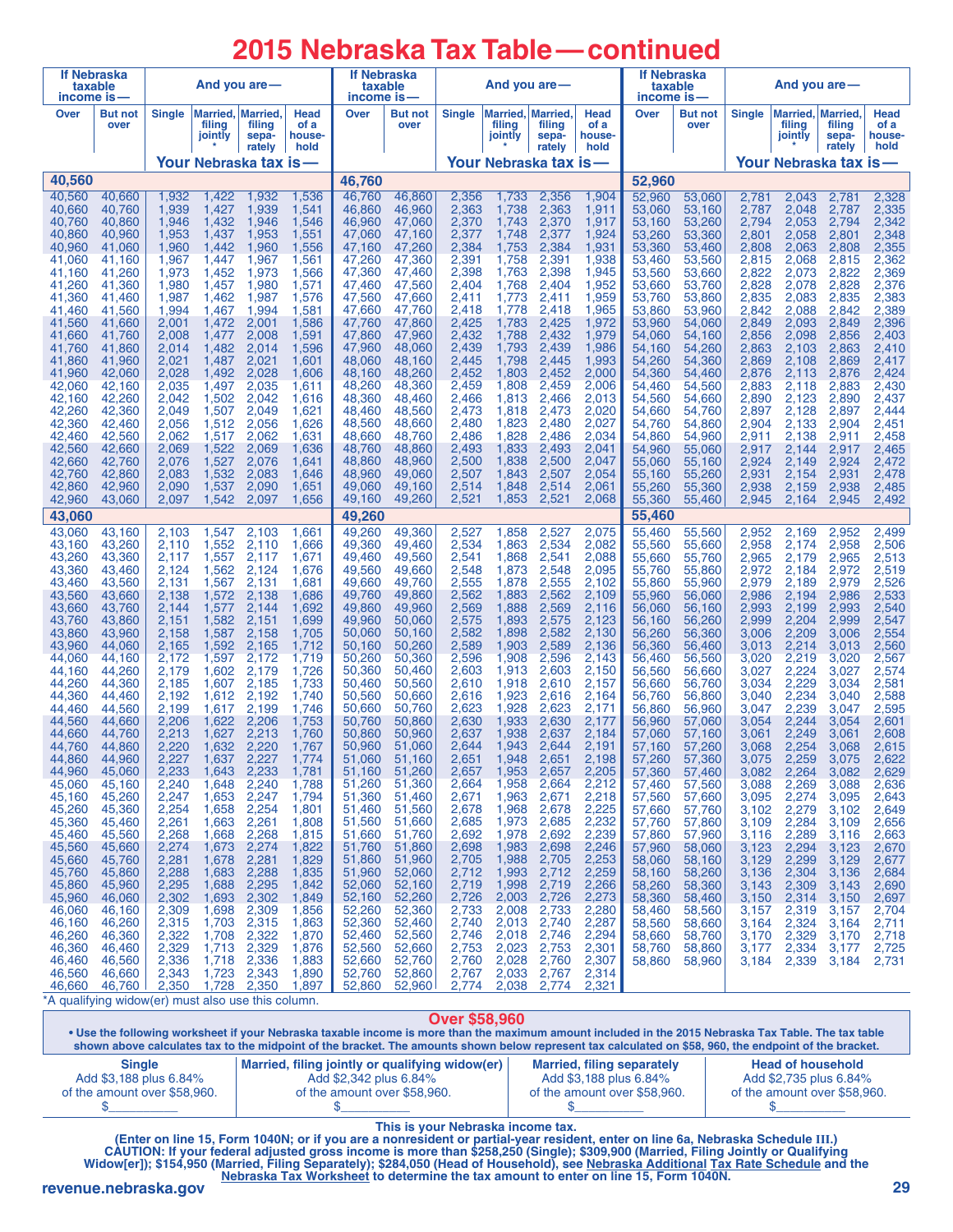## **2015 Nebraska Additional Tax Rate Schedule, Line 15, Form 1040N**

**The Additional Tax Rate Schedule is applicable if your Federal adjusted gross income (AGI), line 5, Form 1040N, exceeds the following threshold amounts: \$258,250 (single); \$309,900 (married, filing jointly and surviving spouse); \$154,950 (married, filing separately); or \$284,050 (head of household).**

Using the Additional Tax Rate Schedule, calculate the additional tax to enter on line 2 of the Nebraska Tax Worksheet. However, if Nebraska Taxable Income, line 14, Form 1040N, is less than \$58,920, see special instructions at the bottom of this page.

| <b>Nebraska Tax Worksheet</b>                                                                     |  |
|---------------------------------------------------------------------------------------------------|--|
| 1 Using the Tax Calculation Schedule, calculate the tax on Nebraska Taxable Income, line 14,      |  |
|                                                                                                   |  |
| 2 If Federal AGI, line 5, Form 1040N exceeds the threshold amount for the appropriate             |  |
| filing status, calculate and enter the additional tax using the Additional Tax Rate Schedule.     |  |
| (However, if line 14, Form 1040N is less than \$58,920, then see Special Instructions below). . 2 |  |
| 3 Total Tax – line 1 plus line 2 (unless Special Instructions at bottom of this page apply).      |  |
|                                                                                                   |  |
|                                                                                                   |  |

#### **Single Taxpayer 2015 Additional Tax Rate Schedule**

|                       | <b>Single Taxpayer</b> |                                                           |  |  |  |  |  |  |  |  |  |
|-----------------------|------------------------|-----------------------------------------------------------|--|--|--|--|--|--|--|--|--|
| If AGI is<br>$over -$ | <b>But not over</b>    | The tax to add is:                                        |  |  |  |  |  |  |  |  |  |
| \$258,250             | \$288,750              | 0.438% (.00438) of AGI above \$258,250                    |  |  |  |  |  |  |  |  |  |
| 288,750               | 441,050                | $$133.59 + 0.333\%$ (.00333) of the excess over \$288,750 |  |  |  |  |  |  |  |  |  |
| 441,050               | 552,850                | $640.75 + 0.183\%$ (.00183) of the excess over \$441,050  |  |  |  |  |  |  |  |  |  |
| 552,850               |                        | 845 34                                                    |  |  |  |  |  |  |  |  |  |

### **Married, Filing Jointly and Surviving Spouses**

| If AGI is |                     | The tax to add is:                                                      |
|-----------|---------------------|-------------------------------------------------------------------------|
| $over -$  | <b>But not over</b> |                                                                         |
| \$309,900 | \$370,800           | 0.438% (.00438) of AGI above \$309,900                                  |
| 370,800   | 675,600             | $\frac{1}{2}$ (\$ 266.74 + 0.333% (.00333) of the excess over \$370,800 |
| 675,600   | 899,100             | $1,281.72 + 0.183\%$ (.00183) of the excess over \$675,600              |
| 899,100   |                     | 1,690.73                                                                |

### **Married, Filing Separately**

| If AGI is<br>$over -$ | but not over | The tax to add is:                                        |
|-----------------------|--------------|-----------------------------------------------------------|
|                       |              |                                                           |
| \$154,950             | \$185,450    | 0.438% (.00438) of AGI above \$154,950                    |
| 185,450               | 337,750      | $$133.59 + 0.333\%$ (.00333) of the excess over \$185,450 |
| 337,750               | 449,550      | $640.75 + 0.183\%$ (.00183) of the excess over \$337,750  |
| 449,550               |              | 845 34                                                    |

### **Head of Household**

| If AGI is |              | The tax to add is:                                         |  |  |  |  |  |  |  |  |  |
|-----------|--------------|------------------------------------------------------------|--|--|--|--|--|--|--|--|--|
| $over -$  | but not over |                                                            |  |  |  |  |  |  |  |  |  |
| \$284,050 | \$340,950    | 0.438% (.00438) of AGI above \$284,050                     |  |  |  |  |  |  |  |  |  |
| 340,950   | 576,650      | \$ 249.22 + 0.333% (.00333) of the excess over \$340,950   |  |  |  |  |  |  |  |  |  |
| 576,650   | 720,850      | $1,034.10 + 0.183\%$ (.00183) of the excess over \$576,650 |  |  |  |  |  |  |  |  |  |
| 720,850   |              | 1.297.99                                                   |  |  |  |  |  |  |  |  |  |
|           |              | <b>Special Instructions</b>                                |  |  |  |  |  |  |  |  |  |

If Nebraska Taxable Income, line 14, Form 1040N, is less than \$58,920, then perform the following steps:

Step 1. Subtract the AGI threshold amount for the appropriate filing status from Federal AGI.

Step 2. Multiply this amount by 10% (.10).

- Step 3. Compare the Step 2 result to Nebraska Taxable Income, line 14, Form 1040N.
	- If line 14 is less than the Step 2 result, go to Step 4.
	- If line 14 is more than the Step 2 result, then use the Additional Tax Rate Schedule above to compute the Nebraska income tax, line 15, Form 1040N. (Do not proceed to Step 4)
- **30 revenue.nebraska.gov** Step 4. Multiply the line 14 amount by 6.84% (.0684) and enter the result on line 3 of the Nebraska Tax Worksheet above.